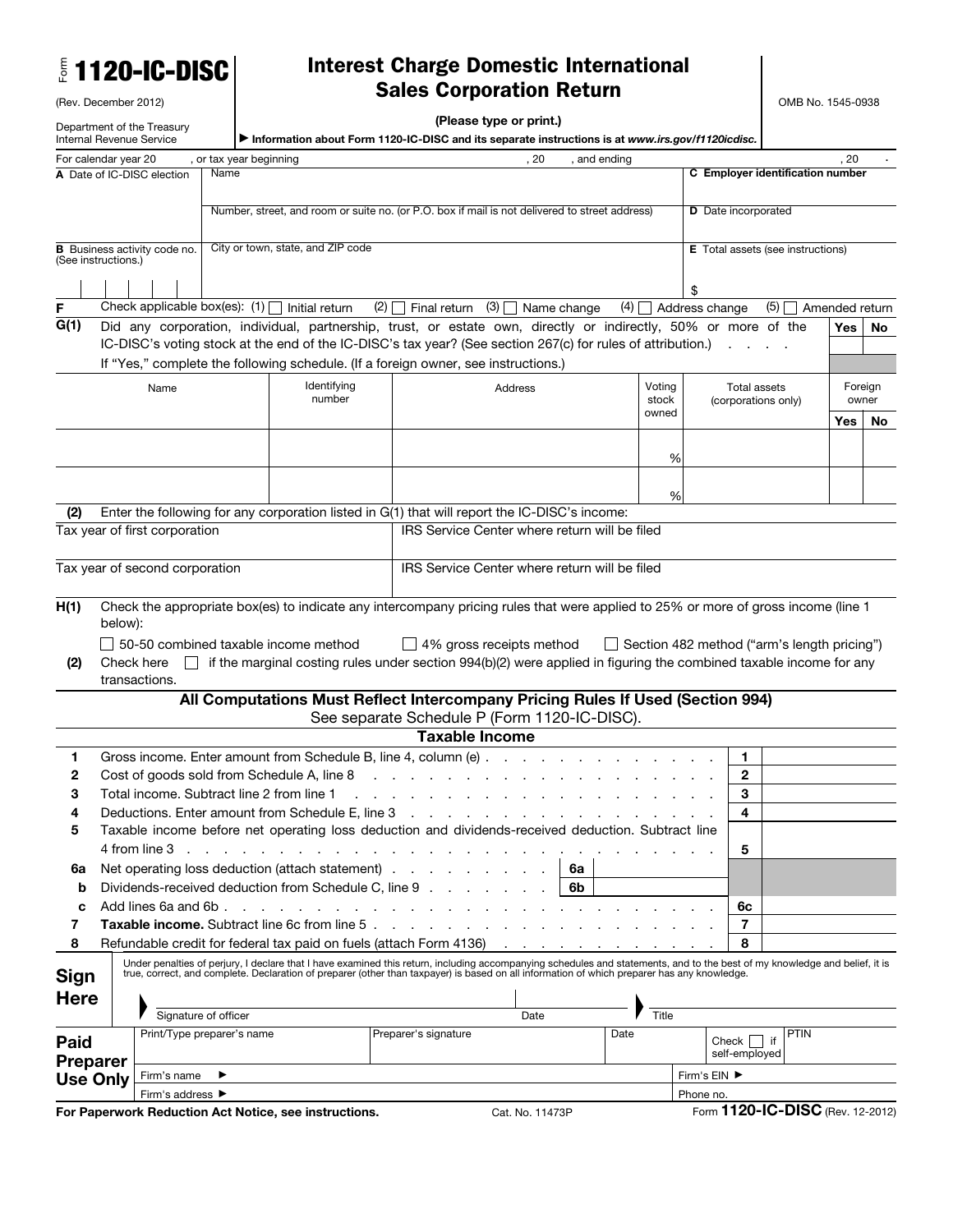|    | <b>Schedule A</b> | <b>Cost of Goods Sold (see instructions)</b>                                                                                                                                           |                                                                                                                                                                                                                                |                  |                       |                                        |
|----|-------------------|----------------------------------------------------------------------------------------------------------------------------------------------------------------------------------------|--------------------------------------------------------------------------------------------------------------------------------------------------------------------------------------------------------------------------------|------------------|-----------------------|----------------------------------------|
|    |                   | If the intercompany pricing rules of section 994 are used, reflect actual purchases from a related supplier at                                                                         |                                                                                                                                                                                                                                |                  |                       |                                        |
|    |                   | the transfer price determined under such rules. See separate Schedule P (Form 1120-IC-DISC).                                                                                           |                                                                                                                                                                                                                                |                  |                       |                                        |
| 1  |                   |                                                                                                                                                                                        |                                                                                                                                                                                                                                |                  | 1                     |                                        |
| 2  |                   |                                                                                                                                                                                        |                                                                                                                                                                                                                                |                  | 2                     |                                        |
| 3  |                   |                                                                                                                                                                                        |                                                                                                                                                                                                                                |                  | 3                     |                                        |
| 4  |                   |                                                                                                                                                                                        |                                                                                                                                                                                                                                |                  | 4                     |                                        |
| 5  |                   |                                                                                                                                                                                        |                                                                                                                                                                                                                                |                  | 5                     |                                        |
| 6  |                   | Total. Add lines 1 through 5<br>the contract of the contract of the contract of the contract of the contract of                                                                        |                                                                                                                                                                                                                                |                  | 6                     |                                        |
| 7  |                   | Inventory at end of the year<br>and the contract of the contract of the contract of the contract of the contract of                                                                    |                                                                                                                                                                                                                                |                  | $\overline{7}$        |                                        |
| 8  |                   | Cost of goods sold. Subtract line 7 from line 6. Enter here and on line 2, page 1.                                                                                                     |                                                                                                                                                                                                                                |                  | 8                     |                                        |
| 9a |                   | Check all methods used for valuing closing inventory:                                                                                                                                  |                                                                                                                                                                                                                                |                  |                       |                                        |
|    | $(i)$ Cost        |                                                                                                                                                                                        |                                                                                                                                                                                                                                |                  |                       |                                        |
|    |                   | $(ii)$ Lower of cost or market                                                                                                                                                         |                                                                                                                                                                                                                                |                  |                       |                                        |
|    |                   |                                                                                                                                                                                        |                                                                                                                                                                                                                                |                  |                       |                                        |
| b  |                   |                                                                                                                                                                                        |                                                                                                                                                                                                                                |                  |                       |                                        |
| с  |                   | Check if the LIFO inventory method was adopted this tax year for any goods. (If checked, attach Form 970.)                                                                             |                                                                                                                                                                                                                                |                  |                       |                                        |
| d  |                   | If the LIFO inventory method was used for this tax year, enter amount of closing inventory computed                                                                                    |                                                                                                                                                                                                                                |                  |                       |                                        |
|    | under LIFO        | and the state of the state of the                                                                                                                                                      | the second contract of the second contract of the second contract of the second contract of the second contract of the second contract of the second contract of the second contract of the second contract of the second cont |                  | 9d                    |                                        |
| е  |                   | If property is produced or acquired for resale, do the rules of section 263A apply to the corporation?                                                                                 |                                                                                                                                                                                                                                |                  | and the control       | Yes<br>No                              |
| f  | <b>Schedule B</b> | Was there any change in determining quantities, cost, or valuations between the opening and closing inventory? (If "Yes," attach statement.)<br><b>Gross Income</b> (see instructions) |                                                                                                                                                                                                                                |                  |                       | Yes<br>No.                             |
|    |                   |                                                                                                                                                                                        |                                                                                                                                                                                                                                | Commission sales |                       |                                        |
|    |                   | (a) Type of receipts                                                                                                                                                                   | (b) Gross receipts                                                                                                                                                                                                             | (c) Commission   | (d) Other<br>receipts | (e) Total (add<br>columns (c) and (d)) |
|    |                   |                                                                                                                                                                                        |                                                                                                                                                                                                                                |                  |                       |                                        |
| 1  |                   | Qualified export receipts from sale of export property-<br>To unrelated purchasers:                                                                                                    |                                                                                                                                                                                                                                |                  |                       |                                        |
| а  |                   | Direct foreign sales                                                                                                                                                                   |                                                                                                                                                                                                                                |                  |                       |                                        |
|    |                   | the contract of the contract of<br>Foreign sales through a related foreign entity                                                                                                      |                                                                                                                                                                                                                                |                  |                       |                                        |
|    | (iii)             | Persons in the United States (other than                                                                                                                                               |                                                                                                                                                                                                                                |                  |                       |                                        |
|    |                   | an unrelated IC-DISC $\,$                                                                                                                                                              |                                                                                                                                                                                                                                |                  |                       |                                        |
|    |                   | (iv) An unrelated IC-DISC<br>and a state of the state of                                                                                                                               |                                                                                                                                                                                                                                |                  |                       |                                        |
| b  |                   | To related purchasers:                                                                                                                                                                 |                                                                                                                                                                                                                                |                  |                       |                                        |
|    |                   | Direct foreign sales                                                                                                                                                                   |                                                                                                                                                                                                                                |                  |                       |                                        |
|    |                   | (ii) Persons in the United States                                                                                                                                                      |                                                                                                                                                                                                                                |                  |                       |                                        |
|    | Total             | .                                                                                                                                                                                      |                                                                                                                                                                                                                                |                  |                       |                                        |
| 2  |                   | Other qualified export receipts:                                                                                                                                                       |                                                                                                                                                                                                                                |                  |                       |                                        |
| а  |                   | Leasing or renting of export property                                                                                                                                                  |                                                                                                                                                                                                                                |                  |                       |                                        |
|    |                   | Services related and subsidiary to a qualified                                                                                                                                         |                                                                                                                                                                                                                                |                  |                       |                                        |
| b  |                   | export sale or lease                                                                                                                                                                   |                                                                                                                                                                                                                                |                  |                       |                                        |
| c  |                   | Engineering and architectural services                                                                                                                                                 |                                                                                                                                                                                                                                |                  |                       |                                        |
| d  |                   | Export management services                                                                                                                                                             |                                                                                                                                                                                                                                |                  |                       |                                        |
| е  |                   | Qualified dividends (Schedule C, line 15)                                                                                                                                              |                                                                                                                                                                                                                                |                  |                       |                                        |
| f  |                   | Interest on producer's loans                                                                                                                                                           |                                                                                                                                                                                                                                |                  |                       |                                        |
| g  |                   | Other interest (attach statement)                                                                                                                                                      |                                                                                                                                                                                                                                |                  |                       |                                        |
| h  |                   | Capital gain net income (attach Schedule D (Form 1120))                                                                                                                                |                                                                                                                                                                                                                                |                  |                       |                                        |
| Ť  |                   | Net gain or (loss) from Part II, Form 4797 (attach Form 4797)                                                                                                                          |                                                                                                                                                                                                                                |                  |                       |                                        |
|    |                   | Other (attach statement)                                                                                                                                                               |                                                                                                                                                                                                                                |                  |                       |                                        |
| k  |                   | Total and a series and a series are a series of                                                                                                                                        |                                                                                                                                                                                                                                |                  |                       |                                        |
| 3  |                   | Nonqualified gross receipts:                                                                                                                                                           |                                                                                                                                                                                                                                |                  |                       |                                        |
| a  |                   | Ultimate use in United States                                                                                                                                                          |                                                                                                                                                                                                                                |                  |                       |                                        |
| b  |                   | Exports subsidized by the U.S. Government .                                                                                                                                            |                                                                                                                                                                                                                                |                  |                       |                                        |
|    |                   | Certain direct or indirect sales or leases for use                                                                                                                                     |                                                                                                                                                                                                                                |                  |                       |                                        |
| C  |                   | by the U.S. Government                                                                                                                                                                 |                                                                                                                                                                                                                                |                  |                       |                                        |
| d  |                   | Sales to other IC-DISCs in the same controlled group                                                                                                                                   |                                                                                                                                                                                                                                |                  |                       |                                        |
| е  |                   | Nonqualified dividends (Schedule C, line 16).                                                                                                                                          |                                                                                                                                                                                                                                |                  |                       |                                        |
| f  |                   | Other (attach statement)                                                                                                                                                               |                                                                                                                                                                                                                                |                  |                       |                                        |
| g  | Total             | and a series of the contract of the contract of                                                                                                                                        |                                                                                                                                                                                                                                |                  |                       |                                        |
|    |                   | Total. Add lines 1c, 2k, 3g, column (e). Enter                                                                                                                                         |                                                                                                                                                                                                                                |                  |                       |                                        |
| 4  |                   | here and on line 1, page 1                                                                                                                                                             |                                                                                                                                                                                                                                |                  |                       |                                        |

Form 1120-IC-DISC (Rev. 12-2012) Page 2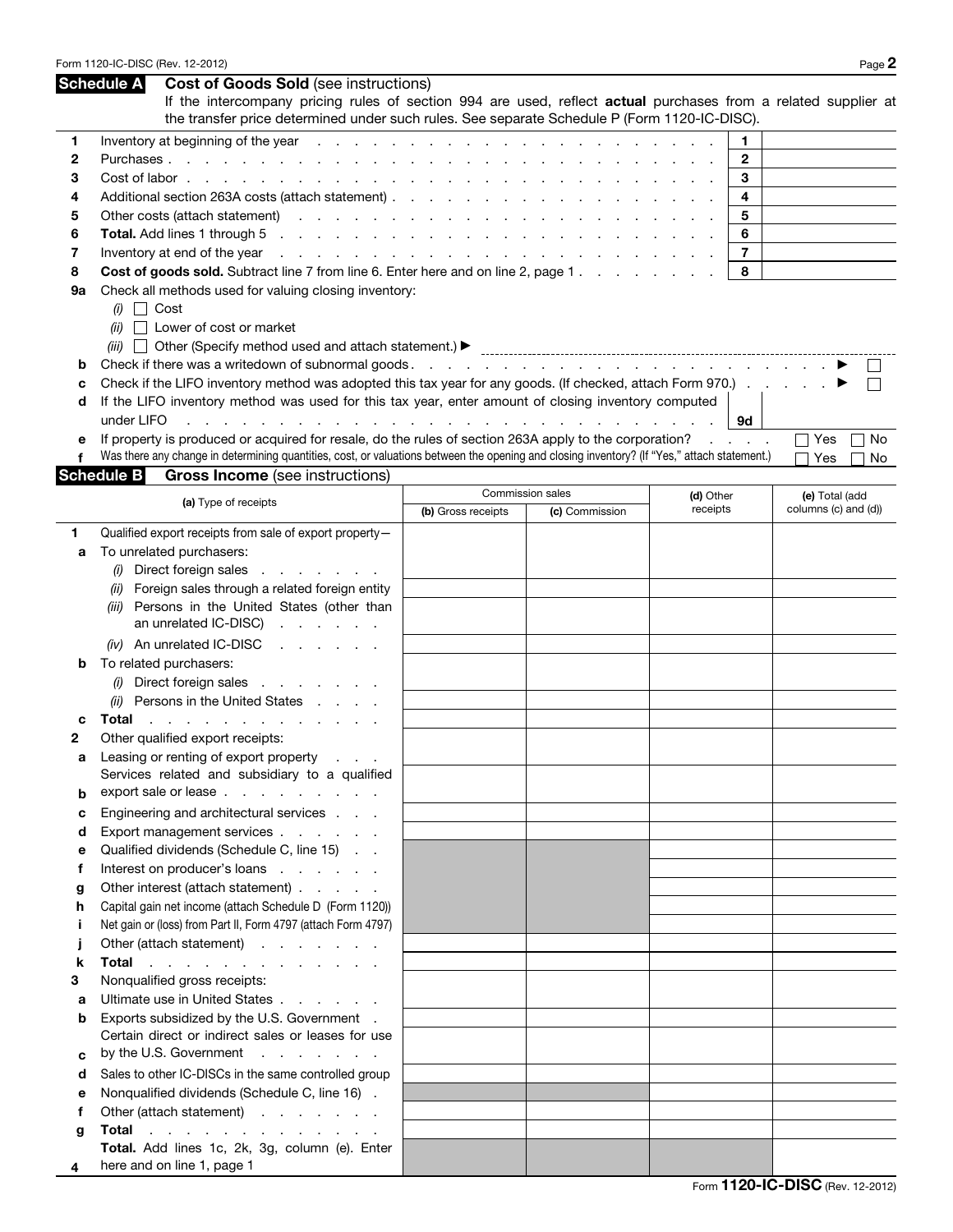Form 1120-IC-DISC (Rev. 12-2012) Page 3

## Schedule C Dividends and Dividends-Received Deduction (see instructions)

|              | (a) Dividends<br>received<br>Dividends from less-than-20%-owned domestic corporations (other than                                                                                                                                            | (b) $%$         | (c) Dividends-received<br>deduction:<br>$((a) \times (b))$ |
|--------------|----------------------------------------------------------------------------------------------------------------------------------------------------------------------------------------------------------------------------------------------|-----------------|------------------------------------------------------------|
| 1            | debt-financed stock)<br>and a series of the contract of the contract of the contract of                                                                                                                                                      | 70              |                                                            |
| $\mathbf{2}$ | Dividends from 20%-or-more-owned domestic corporations (other than                                                                                                                                                                           |                 |                                                            |
|              | debt-financed stock)<br>and a series of the contract of the contract of the contract of                                                                                                                                                      | 80              |                                                            |
|              |                                                                                                                                                                                                                                              | see             |                                                            |
| З            | Dividends on debt-financed stock of domestic and foreign corporations                                                                                                                                                                        | instructions    |                                                            |
| 4            | Dividends on certain preferred stock of less-than-20%-owned public utilities                                                                                                                                                                 | 42              |                                                            |
| 5            | Dividends on certain preferred stock of 20%-or-more-owned public utilities                                                                                                                                                                   | 48              |                                                            |
| 6            | Dividends from less-than-20%-owned foreign corporations enterstance of the state of Dividends from less-than-20%-owned foreign corporations                                                                                                  | $\overline{70}$ |                                                            |
| 7            | Dividends from 20%-or-more-owned foreign corporations                                                                                                                                                                                        | 80              |                                                            |
| 8            | Dividends from wholly owned foreign subsidiaries example and solution of the state of the Dividends from wholly                                                                                                                              | 100             |                                                            |
| 9            | <b>Total.</b> Add lines 1 through 8. See instructions for limitation                                                                                                                                                                         |                 |                                                            |
| 10           | Dividends from foreign corporations not included on lines 3, 6, 7, or 8                                                                                                                                                                      |                 |                                                            |
| 11           | controlled foreign corporations<br>Income<br>from<br>under<br>subpart<br>- F                                                                                                                                                                 |                 |                                                            |
|              |                                                                                                                                                                                                                                              |                 |                                                            |
| 12           | IC-DISC and former DISC dividends not included on lines 1, 2, or 3                                                                                                                                                                           |                 |                                                            |
| 13           | Other dividends.<br>the second contract of the contract of the contract of the contract of                                                                                                                                                   |                 |                                                            |
| 14           | Total dividends. Add lines 1 through 13, column (a)                                                                                                                                                                                          |                 |                                                            |
| 15           | Qualified dividends. Enter here and on Schedule B, line 2e, column (d)                                                                                                                                                                       |                 |                                                            |
| 16           | Nonqualified dividends. Subtract line 15 from line 14. Enter here and on Schedule                                                                                                                                                            |                 |                                                            |
|              | B, line 3e, column (d) $\cdots$ $\cdots$ $\cdots$ $\cdots$ $\cdots$ $\cdots$ $\cdots$ $\cdots$ $\cdots$                                                                                                                                      |                 |                                                            |
|              | <b>Schedule E</b><br>Deductions (Before completing, see Limitations on Deductions in the instructions.)                                                                                                                                      |                 |                                                            |
| 1.           | Export promotion expenses:                                                                                                                                                                                                                   |                 |                                                            |
| a            | Market studies research and response to the studies of the studies of the studies of the studies of the studies                                                                                                                              | 1a              |                                                            |
| b            | and a constitution of the constitution of the constitution of the constitution of the constitution of the constitution of the constitution of the constitution of the constitution of the constitution of the constitution of<br>Advertising | 1 <sub>b</sub>  |                                                            |
| c            |                                                                                                                                                                                                                                              | 1c              |                                                            |
| d            |                                                                                                                                                                                                                                              | 1 <sub>d</sub>  |                                                            |
| е            | Rents<br>the contract of the contract of the contract of the contract of the contract of the contract of the contract of                                                                                                                     | 1e              |                                                            |
| f            |                                                                                                                                                                                                                                              | 1f              |                                                            |
| g            |                                                                                                                                                                                                                                              | 1g              |                                                            |
| h            |                                                                                                                                                                                                                                              | 1 <sub>h</sub>  |                                                            |
|              |                                                                                                                                                                                                                                              | 1i              |                                                            |
|              |                                                                                                                                                                                                                                              | 1j              |                                                            |
| ĸ            |                                                                                                                                                                                                                                              | 1 <sub>k</sub>  |                                                            |
|              | Employee benefit programs response to the contract of the contract of the contract of the contract of the contract of the contract of the contract of the contract of the contract of the contract of the contract of the cont               | 11              |                                                            |
|              | m Other (list):                                                                                                                                                                                                                              |                 |                                                            |
|              |                                                                                                                                                                                                                                              | 1m              |                                                            |
| n            |                                                                                                                                                                                                                                              | 1n              |                                                            |
| 2            | Other expenses not deducted on line 1:                                                                                                                                                                                                       |                 |                                                            |
| a            |                                                                                                                                                                                                                                              | 2a              |                                                            |
| b            |                                                                                                                                                                                                                                              | 2 <sub>b</sub>  |                                                            |
| c            |                                                                                                                                                                                                                                              | 2c              |                                                            |
| d            |                                                                                                                                                                                                                                              | 2d              |                                                            |
| е            |                                                                                                                                                                                                                                              | 2e              |                                                            |
| f            | Freight insurance<br>de la caractería de la caractería de la caractería de la caractería                                                                                                                                                     | 2f              |                                                            |
| g            | Other (list):                                                                                                                                                                                                                                |                 |                                                            |
|              |                                                                                                                                                                                                                                              | 2g              |                                                            |
| h            | Total. Add lines 2a through 2g<br>and the contract of the contract of the contract of the contract of the contract of                                                                                                                        | 2h              |                                                            |
| 3            | Total deductions. Add lines 1n and 2h. Enter here and on line 4, page 1                                                                                                                                                                      | 3               |                                                            |

Form **1120-IC-DISC** (Rev. 12-2012)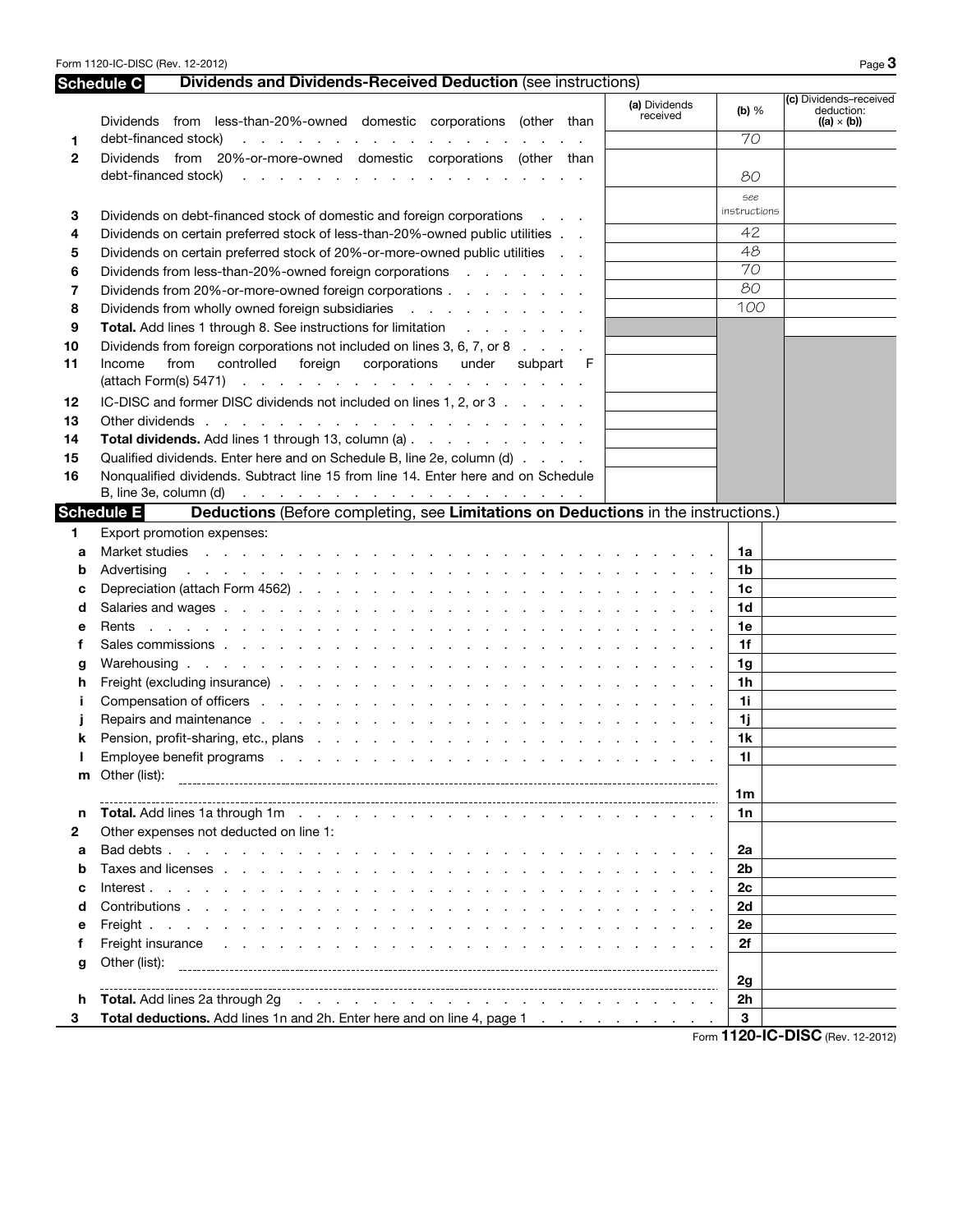|          | Form 1120-IC-DISC (Rev. 12-2012)                                                                                                                                                                                                                          |                         | Page 4       |
|----------|-----------------------------------------------------------------------------------------------------------------------------------------------------------------------------------------------------------------------------------------------------------|-------------------------|--------------|
|          | Schedule J<br>Deemed and Actual Distributions and Deferred DISC Income for the Tax Year                                                                                                                                                                   |                         |              |
|          | Part I-Deemed Distributions Under Section 995(b)(1) (see instructions)                                                                                                                                                                                    |                         |              |
| 1        | Gross interest derived during the tax year from producer's loans (section $995(b)(1)(A)$ )                                                                                                                                                                | 1.                      |              |
| 2        | Gain recognized on the sale or exchange of section 995(b)(1)(B) property (attach statement)                                                                                                                                                               | $\mathbf{2}$            |              |
| 3        | Gain recognized on the sale or exchange of section 995(b)(1)(C) property (attach statement)                                                                                                                                                               | 3                       |              |
| 4        | 50% of taxable income attributable to military property (section $995(b)(1)(D)$ ) (attach statement)                                                                                                                                                      | $\overline{\mathbf{4}}$ |              |
| 5        |                                                                                                                                                                                                                                                           | 5                       |              |
| 6        |                                                                                                                                                                                                                                                           | 6                       |              |
| 7        |                                                                                                                                                                                                                                                           | $\overline{7}$          |              |
| 8        | If you have shareholders that are C corporations, enter one-seventeenth of line 8 (.0588235 times line 8)                                                                                                                                                 | 8<br>9                  |              |
| 9        |                                                                                                                                                                                                                                                           | 10                      |              |
| 10<br>11 | International boycott income (see instructions) and a series of the contract of the contract of the contract of the contract of the contract of the contract of the contract of the contract of the contract of the contract o                            | 11                      |              |
|          |                                                                                                                                                                                                                                                           |                         |              |
|          | Note: Separate computations for lines 12-23 are required for shareholders that are C corporations<br>and shareholders that are not C corporations. Complete lines 12, 14, 15, 17a, 18, 20, and 22                                                         |                         |              |
|          | for shareholders that are not C corporations. Complete lines 13, 14, 16, 17b, 19, 21, and 23 for                                                                                                                                                          |                         |              |
|          | shareholders that are C corporations.                                                                                                                                                                                                                     |                         |              |
| 12       |                                                                                                                                                                                                                                                           | 12                      |              |
| 13       |                                                                                                                                                                                                                                                           | 13                      |              |
| 14       |                                                                                                                                                                                                                                                           | 14                      |              |
| 15       |                                                                                                                                                                                                                                                           | 15                      |              |
| 16       |                                                                                                                                                                                                                                                           | 16                      |              |
| 17       | Foreign investment attributable to producer's loans (attach statement):                                                                                                                                                                                   |                         |              |
| a        |                                                                                                                                                                                                                                                           | 17a                     |              |
| b        |                                                                                                                                                                                                                                                           | 17b                     |              |
| 18       |                                                                                                                                                                                                                                                           | 18                      |              |
| 19       |                                                                                                                                                                                                                                                           | 19                      |              |
| 20       | Enter percentage of stock owned by shareholders other than C corporations                                                                                                                                                                                 | 20                      | $\%$         |
| 21       | Enter percentage of stock owned by shareholders that are C corporations                                                                                                                                                                                   | 21                      | $\%$         |
| 22       | Multiply line 18 by line 20 (Allocate to shareholders other than C corporations)                                                                                                                                                                          | 22                      |              |
| 23       | Multiply line 19 by line 21 (Allocate to C corporation shareholders) (and all contact of the 19 by line 21 (Allocate to C corporation shareholders)                                                                                                       | 23                      |              |
| 24       | Total deemed distributions under section 995(b)(1) for all shareholders. Add lines 22 and 23                                                                                                                                                              | 24                      |              |
|          | Part II-Section 995(b)(1)(E) Taxable Income (see instructions)                                                                                                                                                                                            |                         |              |
| 1.       |                                                                                                                                                                                                                                                           | $\mathbf{1}$            |              |
| 2        |                                                                                                                                                                                                                                                           | $\overline{2}$          | \$10,000,000 |
| 3        | Controlled group member's portion of the statutory maximum controlled around the statutory maximum controlled group.                                                                                                                                      | 3                       |              |
| 4        | Enter smaller of (a) 1 or (b) number of days in tax year divided by 365 (or 366) (see instructions) $\ldots$                                                                                                                                              | 4                       |              |
| 5        | Proration. Multiply line 2 or 3, whichever is applicable, by line 4<br>Excess qualified export receipts. Subtract line 5 from line 1. (If line 5 exceeds line 1, enter -0-                                                                                | 5                       |              |
| 6        |                                                                                                                                                                                                                                                           |                         |              |
|          | Taxable income attributable to line 6 receipts. Enter here and on line 5 of Part I above                                                                                                                                                                  | 6<br>$\overline{7}$     |              |
| 7        | Part III-Deemed Distributions Under Section 995(b)(2) (see instructions)                                                                                                                                                                                  |                         |              |
| 1        | Annual installment of distribution attributable to revocation of election in an earlier year                                                                                                                                                              | 1.                      |              |
| 2        | Annual installment of distribution attributable to not qualifying as a DISC or IC-DISC in an earlier year.                                                                                                                                                | $\mathbf{2}$            |              |
| 3        | Total deemed distributions under section 995(b)(2). Add lines 1 and 2                                                                                                                                                                                     | 3                       |              |
|          | Part IV-Actual Distributions (see instructions)                                                                                                                                                                                                           |                         |              |
| 1        | Distributions to meet qualification requirements under section 992(c) (attach computation statement)<br>$\sim$                                                                                                                                            | 1.                      |              |
| 2        |                                                                                                                                                                                                                                                           | $\mathbf{2}$            |              |
| 3        | Total. Add lines 1 and 2<br>a construction of the construction of the construction of the construction of the construction of the construction of the construction of the construction of the construction of the construction of the construction of the | 3                       |              |
| 4        | Amount on line 3 treated as distributed from:                                                                                                                                                                                                             |                         |              |
| a        | Previously taxed income<br>4a                                                                                                                                                                                                                             |                         |              |
| b        | Accumulated IC-DISC income (including IC-DISC income of the current year)<br>4b                                                                                                                                                                           |                         |              |
| c        | Other earnings and profits<br>4с                                                                                                                                                                                                                          |                         |              |
| d        | 4d                                                                                                                                                                                                                                                        |                         |              |
|          | Part V-Deferred DISC Income Under Section 995(f)(3) (see instructions)                                                                                                                                                                                    | 1.                      |              |
| 1<br>2   | Accumulated IC-DISC income (for periods after 1984) at end of computation year<br>and a state of the state of the<br>Distributions-in-excess-of-income for the tax year following the computation year to which line 1 applies                            | $\mathbf{2}$            |              |
| 3        | Deferred DISC income under section 995(f)(3). Subtract line 2 from line 1                                                                                                                                                                                 | 3                       |              |
|          |                                                                                                                                                                                                                                                           |                         | 11001000     |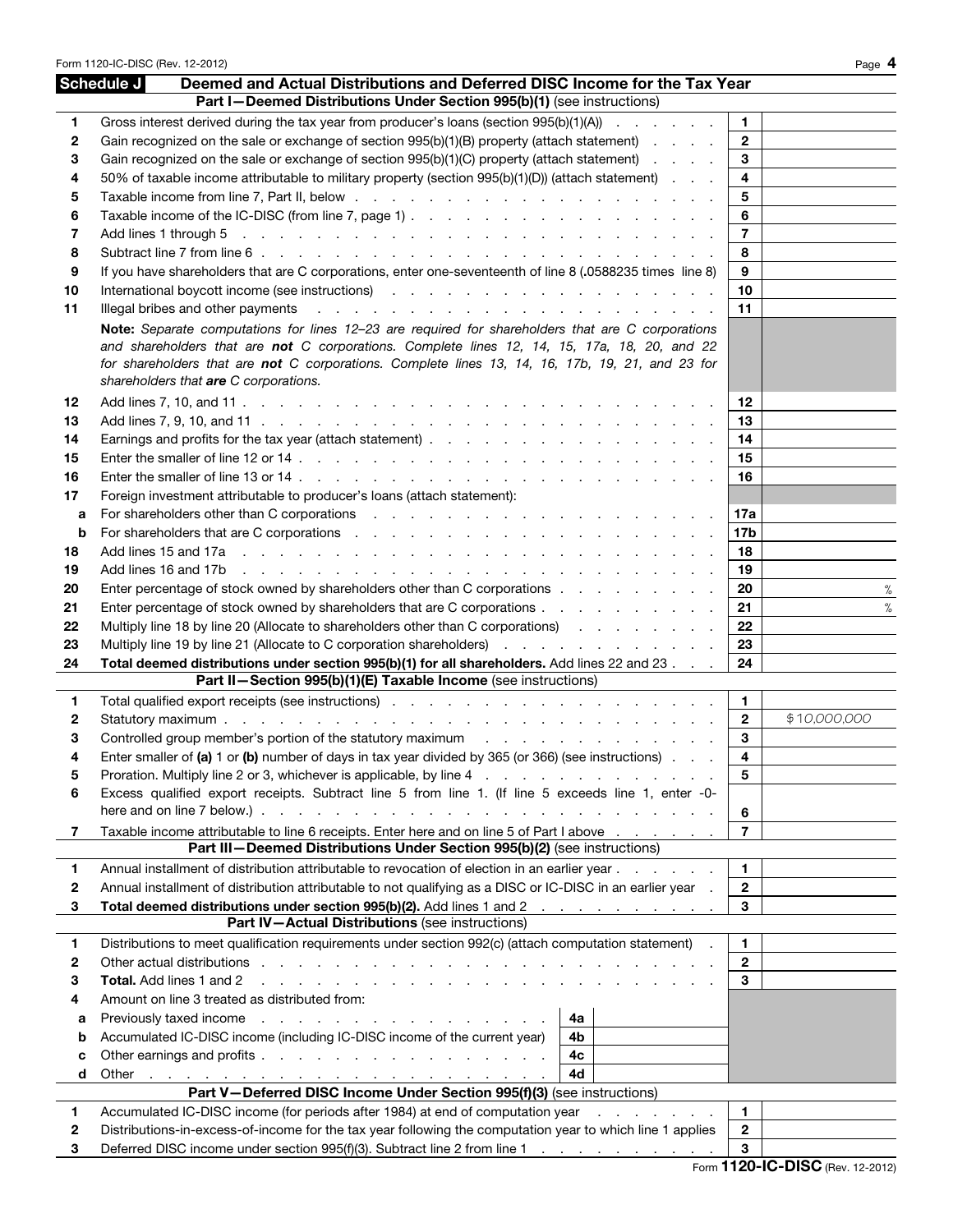|                      |            | Form 1120-IC-DISC (Rev. 12-2012)                                                  |                                                               |   |                                                |                                                      | Page 5              |
|----------------------|------------|-----------------------------------------------------------------------------------|---------------------------------------------------------------|---|------------------------------------------------|------------------------------------------------------|---------------------|
|                      | Schedule L | <b>Balance Sheets per Books</b>                                                   |                                                               |   |                                                | (a) Beginning of tax year                            | (b) End of tax year |
|                      | 1.         | Qualified export assets:                                                          |                                                               |   |                                                |                                                      |                     |
|                      | a          | Working capital (cash and necessary temporary investments)                        |                                                               |   |                                                |                                                      |                     |
|                      | b          | Funds awaiting investment (cash in U.S. banks in excess of working capital        |                                                               |   |                                                |                                                      |                     |
|                      |            |                                                                                   |                                                               |   |                                                |                                                      |                     |
|                      | c          | Export-Import Bank obligations                                                    |                                                               |   |                                                |                                                      |                     |
|                      | d          | Trade receivables (accounts and notes receivable)                                 |                                                               |   |                                                |                                                      |                     |
|                      |            | Less allowance for bad debts                                                      |                                                               |   |                                                |                                                      |                     |
| Assets               |            | Export property (net) (including inventory and qualified property held for lease) |                                                               |   |                                                |                                                      |                     |
|                      | е          |                                                                                   |                                                               |   |                                                |                                                      |                     |
|                      | f          |                                                                                   |                                                               |   |                                                |                                                      |                     |
|                      | g          | Investment in related foreign export corporations                                 |                                                               |   |                                                |                                                      |                     |
|                      | h          | Depreciable assets                                                                |                                                               |   |                                                |                                                      |                     |
|                      |            | Less accumulated depreciation                                                     |                                                               |   |                                                |                                                      |                     |
|                      | Ť          | Other (attach statement)                                                          | the contract of the contract of the                           |   |                                                |                                                      |                     |
|                      | 2          | Nonqualified assets (net) (list):                                                 |                                                               |   |                                                |                                                      |                     |
|                      | 3          | Total assets. Combine lines 1a through 2                                          |                                                               |   |                                                |                                                      |                     |
|                      | 4          | Accounts payable                                                                  | the second contract of the second contract of the second con- |   |                                                |                                                      |                     |
|                      | 5          | Other current liabilities (attach statement)                                      |                                                               |   |                                                |                                                      |                     |
|                      | 6          | Mortgages, notes, bonds payable in 1 year or more                                 |                                                               |   |                                                |                                                      |                     |
|                      | 7          | Other liabilities (attach statement)                                              |                                                               |   |                                                |                                                      |                     |
| Liabilities and      | 8          | Capital stock                                                                     |                                                               |   |                                                |                                                      |                     |
|                      | 9          | Additional paid-in capital                                                        |                                                               |   |                                                |                                                      |                     |
|                      | 10         | Other earnings and profits                                                        |                                                               |   |                                                |                                                      |                     |
| Shareholders' Equity | 11         | Previously taxed income (section 996(f)(2))                                       |                                                               |   |                                                |                                                      |                     |
|                      | 12         | Accumulated pre-1985 DISC income (see instructions)                               |                                                               |   |                                                |                                                      |                     |
|                      | 13         | Accumulated IC-DISC income (see instructions)                                     |                                                               |   |                                                |                                                      |                     |
|                      | 14         | Less cost of treasury stock.                                                      | the contract of the contract of the contract of               |   |                                                |                                                      |                     |
|                      | 15         |                                                                                   |                                                               |   |                                                |                                                      |                     |
|                      |            | Schedule M-1 Reconciliation of Income per Books With Income per Return            |                                                               |   |                                                |                                                      |                     |
|                      |            | 1 Net income (loss) per books                                                     |                                                               |   |                                                | 6 Income recorded on books this year not             |                     |
| 2                    |            | Excess of capital losses over capital gains                                       |                                                               |   | included on this return (itemize):             |                                                      |                     |
|                      |            | 3 Taxable income not recorded on books                                            |                                                               |   |                                                |                                                      |                     |
|                      |            | this year (itemize):                                                              |                                                               |   |                                                | 7 Deductions on this return not charged              |                     |
|                      |            | 4 Expenses recorded on books this year                                            |                                                               |   | against book income this year (itemize):       |                                                      |                     |
|                      |            | and not deducted on this return (itemize):                                        |                                                               |   |                                                |                                                      |                     |
|                      |            |                                                                                   |                                                               |   |                                                | 8 Add lines 6 and 7                                  |                     |
|                      |            | 5 Add lines 1 through 4                                                           |                                                               |   | 9 Income (line 5, page 1)-line 5 less line 8   |                                                      |                     |
|                      |            | Schedule M-2 Analysis of Other Earnings and Profits (Line 10, Schedule L)         |                                                               |   |                                                |                                                      |                     |
|                      |            | <b>1</b> Balance at beginning of year                                             |                                                               |   |                                                | 5 Distributions to qualify under section 992(c)      |                     |
| 2                    |            | Increases (itemize): _______________________                                      |                                                               | 6 |                                                | Other decreases (itemize): ___________________       |                     |
|                      |            |                                                                                   |                                                               |   |                                                |                                                      |                     |
| З.                   |            | Add lines 1 and 2                                                                 |                                                               |   |                                                | 7 Add lines 4 through 6.                             |                     |
|                      |            | 4 Deficit in earnings and profits                                                 |                                                               |   | 8 Balance at end of year (line 3 less line 7)  |                                                      |                     |
|                      |            | Schedule M-3 Analysis of Previously Taxed Income (Line 11, Schedule L)            |                                                               |   |                                                |                                                      |                     |
|                      |            | 1 Balance at beginning of year<br>$\mathbf{r} = \mathbf{r} + \mathbf{r}$ .        |                                                               |   |                                                | 5 Deficit in earnings and profits                    |                     |
| 2                    |            | Deemed distributions under section 995(b)                                         |                                                               | 6 |                                                | Distributions to qualify under section 992(c)        |                     |
| 3                    |            | Other increases (itemize):                                                        |                                                               | 7 |                                                | Other decreases (itemize): ___________________       |                     |
|                      |            |                                                                                   |                                                               |   |                                                |                                                      |                     |
|                      |            |                                                                                   |                                                               | 8 |                                                | Add lines 5 through 7.                               |                     |
|                      |            | 4 Add lines 1 through 3                                                           |                                                               | 9 | Balance at end of year (line 4 less line 8)    |                                                      |                     |
|                      |            | Schedule M-4 Analysis of Accumulated IC-DISC Income (Line 13, Schedule L)         |                                                               |   |                                                |                                                      |                     |
|                      |            | <b>1</b> Balance at beginning of year                                             |                                                               | 6 | Distributions to qualify under section 992(c)  |                                                      |                     |
| 2                    |            | Increases (itemize): _______________________                                      |                                                               | 7 |                                                | Distributions upon disqualification (sec. 995(b)(2)) |                     |
|                      |            |                                                                                   |                                                               | 8 |                                                | Other decreases (itemize): ____________________      |                     |
| 3                    |            | Add lines 1 and 2                                                                 |                                                               |   |                                                |                                                      |                     |
| 4                    |            | Deficit in earnings and profits                                                   |                                                               |   |                                                | 9 Add lines 4 through 8.                             |                     |
|                      |            | 5 Redemptions under section 996(d)                                                |                                                               |   | 10 Balance at end of year (line 3 less line 9) |                                                      |                     |